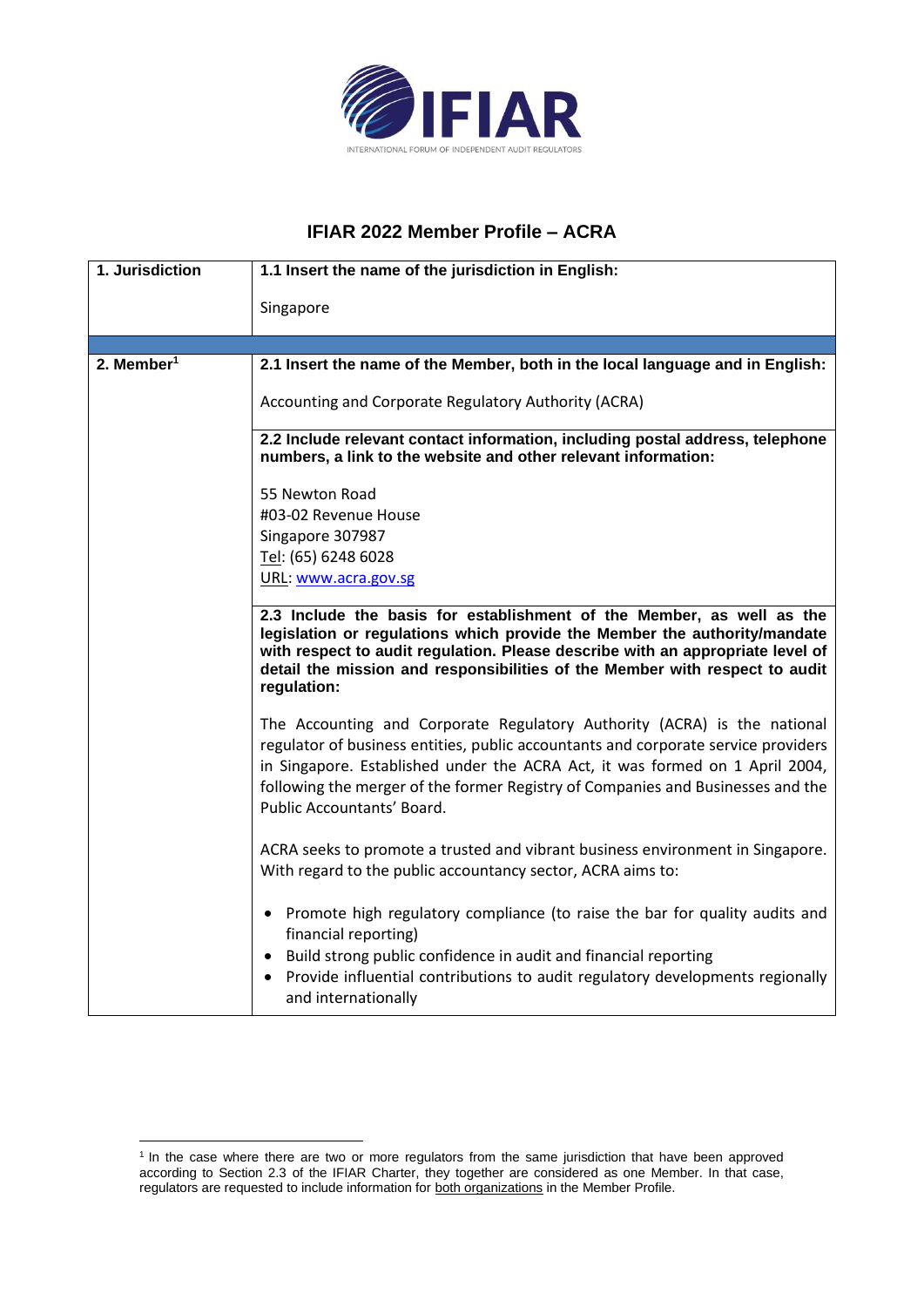

|    |                                                               |                                                               |                                              | 2.4 Have there been any major changes to the Member's organization or to<br>the governing legislation since completing last year's Member Profile?                                                                                                                                                                                                                                                      |
|----|---------------------------------------------------------------|---------------------------------------------------------------|----------------------------------------------|---------------------------------------------------------------------------------------------------------------------------------------------------------------------------------------------------------------------------------------------------------------------------------------------------------------------------------------------------------------------------------------------------------|
|    |                                                               | $\square$ Yes                                                 | ⊠ No                                         |                                                                                                                                                                                                                                                                                                                                                                                                         |
|    |                                                               |                                                               |                                              | If yes, please describe these changes with an appropriate level of detail:                                                                                                                                                                                                                                                                                                                              |
|    |                                                               |                                                               |                                              |                                                                                                                                                                                                                                                                                                                                                                                                         |
| 3. | Governing<br><b>Body</b><br><b>Composition</b><br>and members |                                                               |                                              | 3.1 Describe with an appropriate level of detail the current composition of the<br>Member's governing body, including the ratio between Board members who<br>are independent from the audit profession and those who are not <sup>2</sup> . The audit<br>profession includes, for example: audit firms, professional accountancy<br>bodies and bodies or entities associated with the audit profession. |
|    |                                                               |                                                               | audit professions.                           | The highest governing body of ACRA is the ACRA Board whose members are<br>appointed by Singapore's Minister of Finance. The Board comprises individuals<br>from the business, investment and regulation communities, as well as the legal and                                                                                                                                                           |
|    |                                                               |                                                               | ACRA Board Members (as of 31 December 2021): |                                                                                                                                                                                                                                                                                                                                                                                                         |
|    |                                                               | 2 Audit Practitioners (denoted *); 12 Non-Audit Practitioners |                                              |                                                                                                                                                                                                                                                                                                                                                                                                         |
|    |                                                               | <b>No</b>                                                     | <b>Name</b>                                  | <b>Designation / Professional Activity</b>                                                                                                                                                                                                                                                                                                                                                              |
|    |                                                               | 1                                                             | Mrs Tan Ching Yee<br>(Chairman)              | Chairman, ACRA                                                                                                                                                                                                                                                                                                                                                                                          |
|    |                                                               | 2                                                             | Mr Ong Chong Tee                             | Deputy Chairman, ACRA                                                                                                                                                                                                                                                                                                                                                                                   |
|    |                                                               | 3                                                             | Mr Ong Khiaw Hong                            | Chief Executive, ACRA                                                                                                                                                                                                                                                                                                                                                                                   |
|    |                                                               | 4                                                             | Mr Paul Lee*                                 | Managing Partner, RSM Singapore                                                                                                                                                                                                                                                                                                                                                                         |
|    |                                                               | 5                                                             | Mr Kevin Wong                                | Advocate and Solicitor                                                                                                                                                                                                                                                                                                                                                                                  |
|    |                                                               | 6                                                             | Ms Ameera Ashraf                             | Partner and Head of Competition and<br>Regulatory Practice, Wong Partnership<br><b>LLP</b>                                                                                                                                                                                                                                                                                                              |
|    |                                                               | $\overline{7}$                                                | Mr Shariq Barmaky*                           | Audit & Assurance Business Leader,<br>Singapore and Southeast Asia, Deloitte &<br>Touche LLP                                                                                                                                                                                                                                                                                                            |
|    |                                                               | 8                                                             | Mr Ow Fook Chuen                             | Accountant-General, Accountant-<br><b>General's Department</b>                                                                                                                                                                                                                                                                                                                                          |

<sup>&</sup>lt;sup>2</sup> An individual is independent of the profession even if he is a CPA, Chartered Accountant, or holder of another equivalent qualification, as long as this individual is not employed by or affiliated to a registered audit firm, nor employed by or affiliated to of a professional accountancy body, nor employed by or affiliated to bodies or entities associated with the audit profession.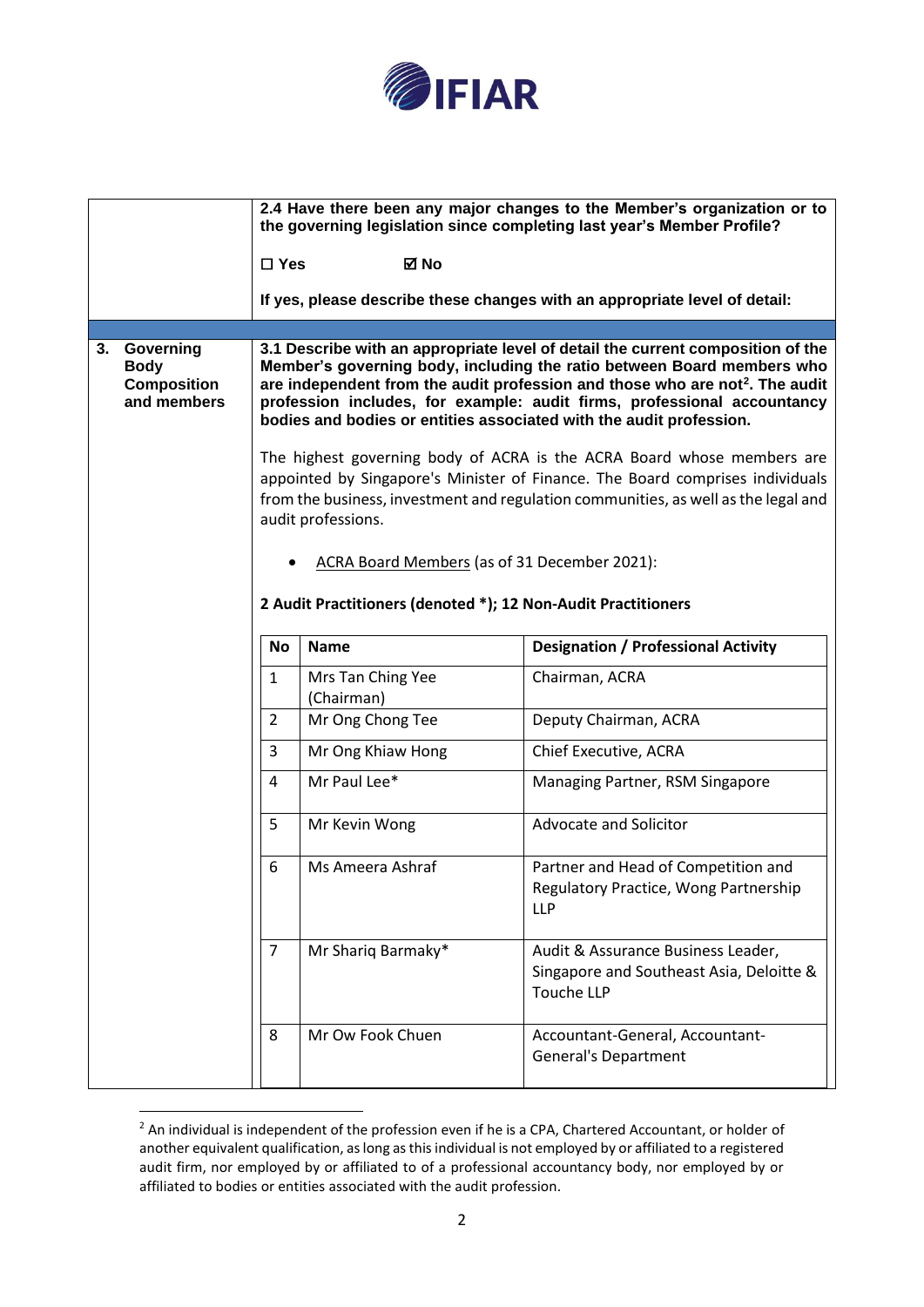

| 9              | Ms Lai Chin Yee                       | Finance Director, Qian Hu Corporation<br>Ltd                                                                                                                                                                                                                                                                                                                                                                                                                                                       |
|----------------|---------------------------------------|----------------------------------------------------------------------------------------------------------------------------------------------------------------------------------------------------------------------------------------------------------------------------------------------------------------------------------------------------------------------------------------------------------------------------------------------------------------------------------------------------|
| 10             | Ms Catherine Lee                      | Independent Director,<br>Far East Hospitality Trust                                                                                                                                                                                                                                                                                                                                                                                                                                                |
| 11             | Mr Muhammad Hidhir                    | Principal District Judge and Principal<br>Director, Family Justice Courts                                                                                                                                                                                                                                                                                                                                                                                                                          |
| 12             | Mr Glen Francis                       | Chief Technology Officer, Singapore<br><b>Press Holdings</b>                                                                                                                                                                                                                                                                                                                                                                                                                                       |
| 13             | Mr Lam Yi Young                       | CEO, Singapore Business Federation                                                                                                                                                                                                                                                                                                                                                                                                                                                                 |
| 14             | Ms Lock Yin Mei                       | Partner, Allen & Overy LLP                                                                                                                                                                                                                                                                                                                                                                                                                                                                         |
| services $3$ . |                                       | A committee comprising ACRA Board Members called the Public Accountants<br>Oversight Committee (PAOC) is appointed to assist the ACRA Board with matters<br>relating to the regulation of public accountants. The PAOC is responsible for<br>registering, monitoring and disciplining public accountants and public accounting<br>entities, as well as prescribing the code of ethics, professional conduct and other<br>standards applied by public accountants when providing public accountancy |
|                | PAOC Members (as at 31 December 2021) | 2 Audit Practitioners (denoted *); 4 Non-Audit Practitioners                                                                                                                                                                                                                                                                                                                                                                                                                                       |
| No.            | <b>Name</b>                           | <b>Designation</b>                                                                                                                                                                                                                                                                                                                                                                                                                                                                                 |
|                | Mr Kevin Wong                         | Advocate and Solicitor                                                                                                                                                                                                                                                                                                                                                                                                                                                                             |

|  | No.           | Name                        | Designation                                                                                         |
|--|---------------|-----------------------------|-----------------------------------------------------------------------------------------------------|
|  | 1             | Mr Kevin Wong<br>(Chairman) | Advocate and Solicitor                                                                              |
|  | $\mathcal{P}$ | Mr Paul Lee*                | Managing Partner, RSM Singapore                                                                     |
|  | 3             | Mr Ow Fook Chuen            | Accountant-General,<br>Accountant-General's Department                                              |
|  | 4             | Ms Ameera Ashraf            | Partner and Head of Competition and Regulatory<br>Practice, Wong Partnership LLP                    |
|  | 5             | Mr Shariq Barmaky*          | Audit & Assurance Business Leader,<br>Singapore and Southeast Asia, Deloitte & Touche<br><b>LLP</b> |
|  | 6             | Ms Catherine Lee            | Independent Director,                                                                               |

<sup>&</sup>lt;sup>3</sup> "Public accountancy services" means the audit and reporting on financial statements and the doing of such other acts that are required by any written law to be done by a public accountant.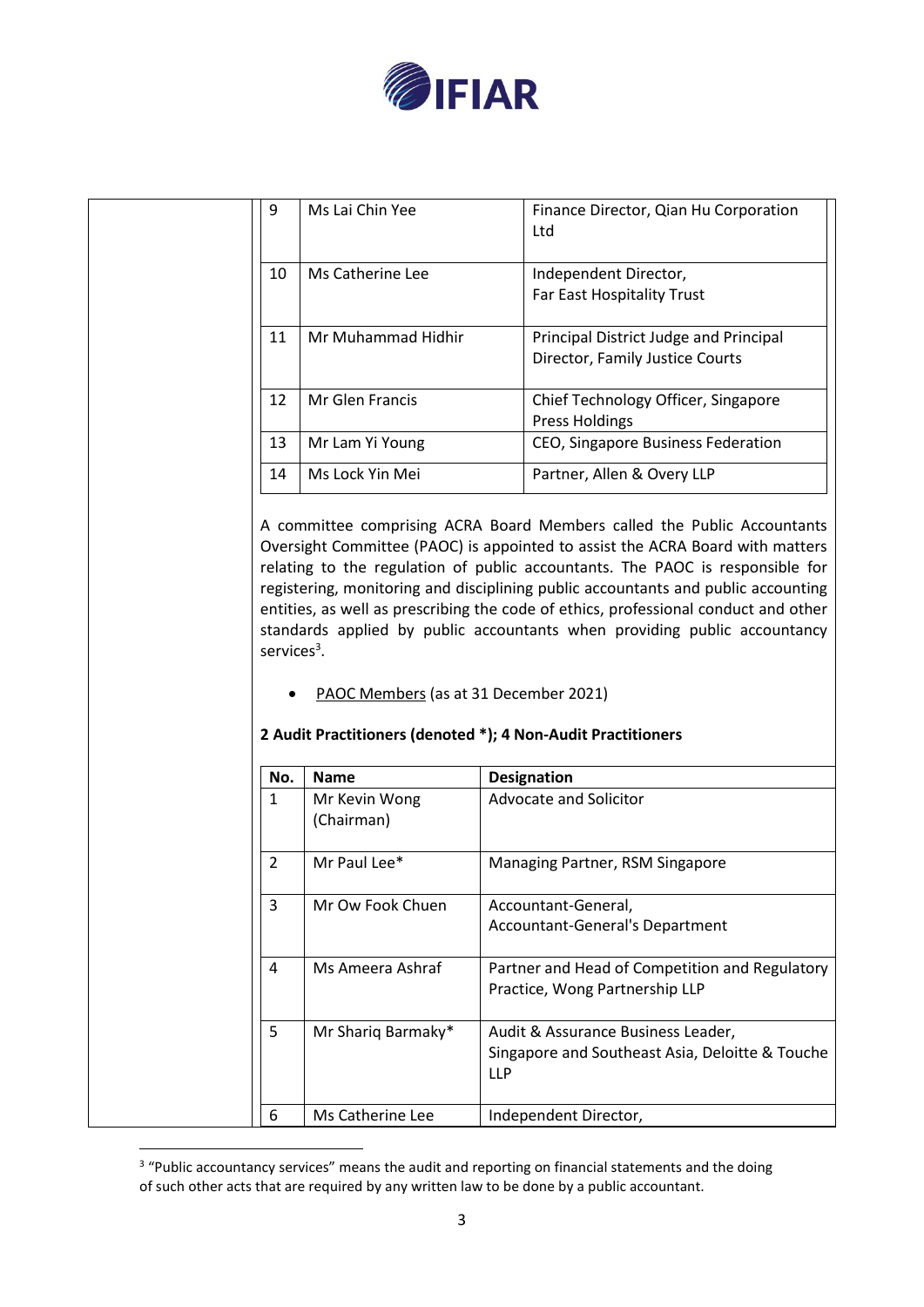

| Far East Hospitality Trust                                                                                                                                                                                                                                                                                                                                                                                                                                                                              |  |
|---------------------------------------------------------------------------------------------------------------------------------------------------------------------------------------------------------------------------------------------------------------------------------------------------------------------------------------------------------------------------------------------------------------------------------------------------------------------------------------------------------|--|
| The majority of the ACRA Board and the PAOC are made up of non-practitioners,<br>hence ACRA's governing body and its committee overseeing audit regulation in<br>Singapore are independent of the audit profession.                                                                                                                                                                                                                                                                                     |  |
| 3.2 What are the eligibility criteria / requirements and composition<br>requirements for the members of the governing body?                                                                                                                                                                                                                                                                                                                                                                             |  |
| The Accountants Act provides that at least one member of the PAOC shall be a<br>public accountant. ACRA ensures the PAOC's independence from the audit<br>profession by ensuring that the majority of the PAOC comprise non-audit<br>practitioners. The Chairman of the PAOC is also independent from the audit<br>profession and is not a public accountant.                                                                                                                                           |  |
| 3.3. Is each member of the governing body independent from the audit<br>profession? The audit profession includes, for example: audit firms,<br>professional accountancy bodies and bodies or entities associated with the<br>audit profession.                                                                                                                                                                                                                                                         |  |
| <b>⊠</b> No<br>$\Box$ Yes                                                                                                                                                                                                                                                                                                                                                                                                                                                                               |  |
| 3.4 If the answer to question 3.3 is "No", is the majority of the members of the<br>governing body non-practitioner?                                                                                                                                                                                                                                                                                                                                                                                    |  |
| <b>⊠</b> Yes<br>$\Box$ No                                                                                                                                                                                                                                                                                                                                                                                                                                                                               |  |
| 3.5 If the answer to question 3.3 is "No", which safeguards are in place to<br>provide for the Member's overall independence from the audit profession?                                                                                                                                                                                                                                                                                                                                                 |  |
| As a general principle, ACRA Board members are required to declare all interests<br>such as directorships and external committee appointments upon their<br>appointment by ACRA and also from time to time (arising from changes in<br>appointments). They will also be recused from meetings / agenda items which they<br>are deemed to potentially be in a situation of conflict of interests.                                                                                                        |  |
| For the PAOC (the deciding authority on audit regulatory and oversight matters),<br>the Accountants Act provides that at least one member of the PAOC shall be a<br>public accountant. Independence is safeguarded with ACRA ensuring that the<br>majority of the PAOC comprises non-practitioners. Further, the Chairman of the<br>PAOC is independent from the profession and is not a public accountant. In the<br>case of an equality of votes, the Chairman of the PAOC shall have a casting vote. |  |
|                                                                                                                                                                                                                                                                                                                                                                                                                                                                                                         |  |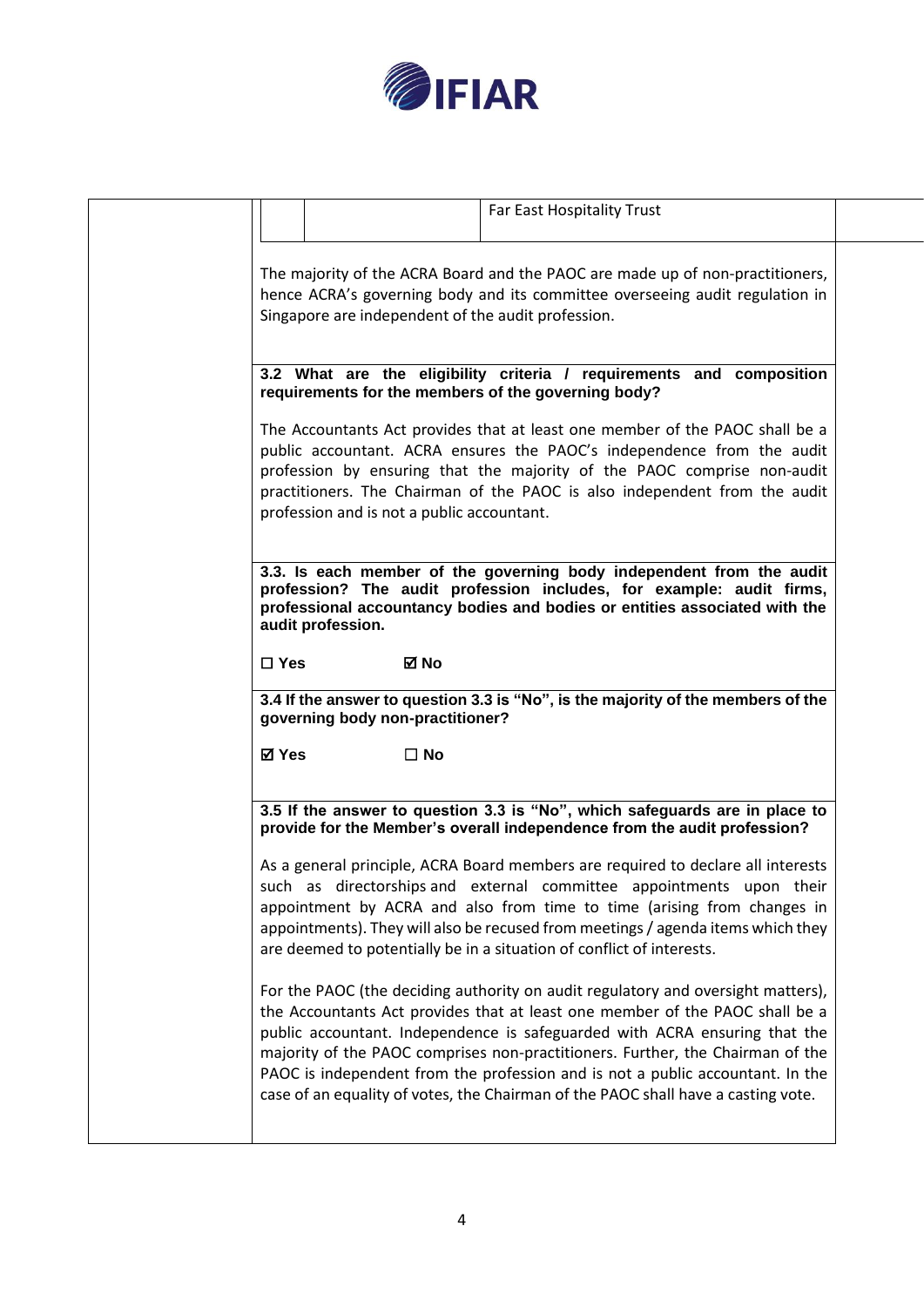

|                                             | 3.6 Is there a restriction or recusal process that is applicable to members of<br>the governing body of the Member who are current or former<br>auditors/practitioners?                                                                                                                                                                                                                                                                                                                                                                                                                                                                                                                                                                                                                                                                                                                      |
|---------------------------------------------|----------------------------------------------------------------------------------------------------------------------------------------------------------------------------------------------------------------------------------------------------------------------------------------------------------------------------------------------------------------------------------------------------------------------------------------------------------------------------------------------------------------------------------------------------------------------------------------------------------------------------------------------------------------------------------------------------------------------------------------------------------------------------------------------------------------------------------------------------------------------------------------------|
|                                             | ⊠ Yes<br>$\square$ No                                                                                                                                                                                                                                                                                                                                                                                                                                                                                                                                                                                                                                                                                                                                                                                                                                                                        |
|                                             | Does this include a "cooling-off" period for former auditors?                                                                                                                                                                                                                                                                                                                                                                                                                                                                                                                                                                                                                                                                                                                                                                                                                                |
|                                             | $\square$ Yes<br>⊠ No                                                                                                                                                                                                                                                                                                                                                                                                                                                                                                                                                                                                                                                                                                                                                                                                                                                                        |
|                                             | If yes to either of the above, please describe:                                                                                                                                                                                                                                                                                                                                                                                                                                                                                                                                                                                                                                                                                                                                                                                                                                              |
|                                             | PAOC members who are audit practitioners or former audit practitioners are<br>recused from meetings / agenda items in which they are deemed to have an<br>interest in (e.g. deliberation of audit inspections of their own / previous firms).                                                                                                                                                                                                                                                                                                                                                                                                                                                                                                                                                                                                                                                |
|                                             | 3.7 Other than the governing body, are members of the profession involved in<br>the Member's organization (including in any inspections, committee or panel<br>role)?                                                                                                                                                                                                                                                                                                                                                                                                                                                                                                                                                                                                                                                                                                                        |
|                                             | $\square$ No<br>⊠ Yes                                                                                                                                                                                                                                                                                                                                                                                                                                                                                                                                                                                                                                                                                                                                                                                                                                                                        |
|                                             | If yes, please describe their role with an appropriate level of detail, including<br>the ratio between those who are independent and those who are not in the<br>relevant function and whether such role includes decisional or control<br>authority:                                                                                                                                                                                                                                                                                                                                                                                                                                                                                                                                                                                                                                        |
|                                             | The inspection of public accountants in the non-listed segment is performed<br>$\bullet$<br>by inspectors who are employed by the Institute of Singapore Chartered<br>Accountants (ISCA), under the oversight of ACRA. The same authority (PAOC)<br>approves the appointment of these inspectors and decides on the outcomes<br>of inspections in this segment. Hence, the same benchmark of compliance with<br>auditing standards is maintained across all inspections.<br>There is a Practice Monitoring Sub-Committee (PMSC) which comprises audit<br>$\bullet$<br>practitioners and lay members, that assists the PAOC in reviewing the<br>inspection reports submitted by the inspectors. The PMSC deliberates the<br>inspection findings and provides recommended outcomes to the PAOC. The<br>final deciding authority on the inspection outcomes and sanctions lie with the<br>PAOC. |
|                                             |                                                                                                                                                                                                                                                                                                                                                                                                                                                                                                                                                                                                                                                                                                                                                                                                                                                                                              |
| <b>Funding</b><br>4.<br><b>Arrangements</b> | 4.1 Describe the main funding arrangements of the Member, including the<br>setting and approval of the budget and the fees, if any:                                                                                                                                                                                                                                                                                                                                                                                                                                                                                                                                                                                                                                                                                                                                                          |
|                                             | ACRA is a statutory body established by Act of Parliament. The composition of<br>funds and property of ACRA is set out in section 13 of the ACRA Act. In practice,<br>ACRA is self-funding. Its main sources of income are from statutory fees payable<br>under the Acts administered by ACRA (e.g. company, business, public accountant<br>and corporate service provider registration and related fees) and fees from<br>provision of information services related to such entities.                                                                                                                                                                                                                                                                                                                                                                                                       |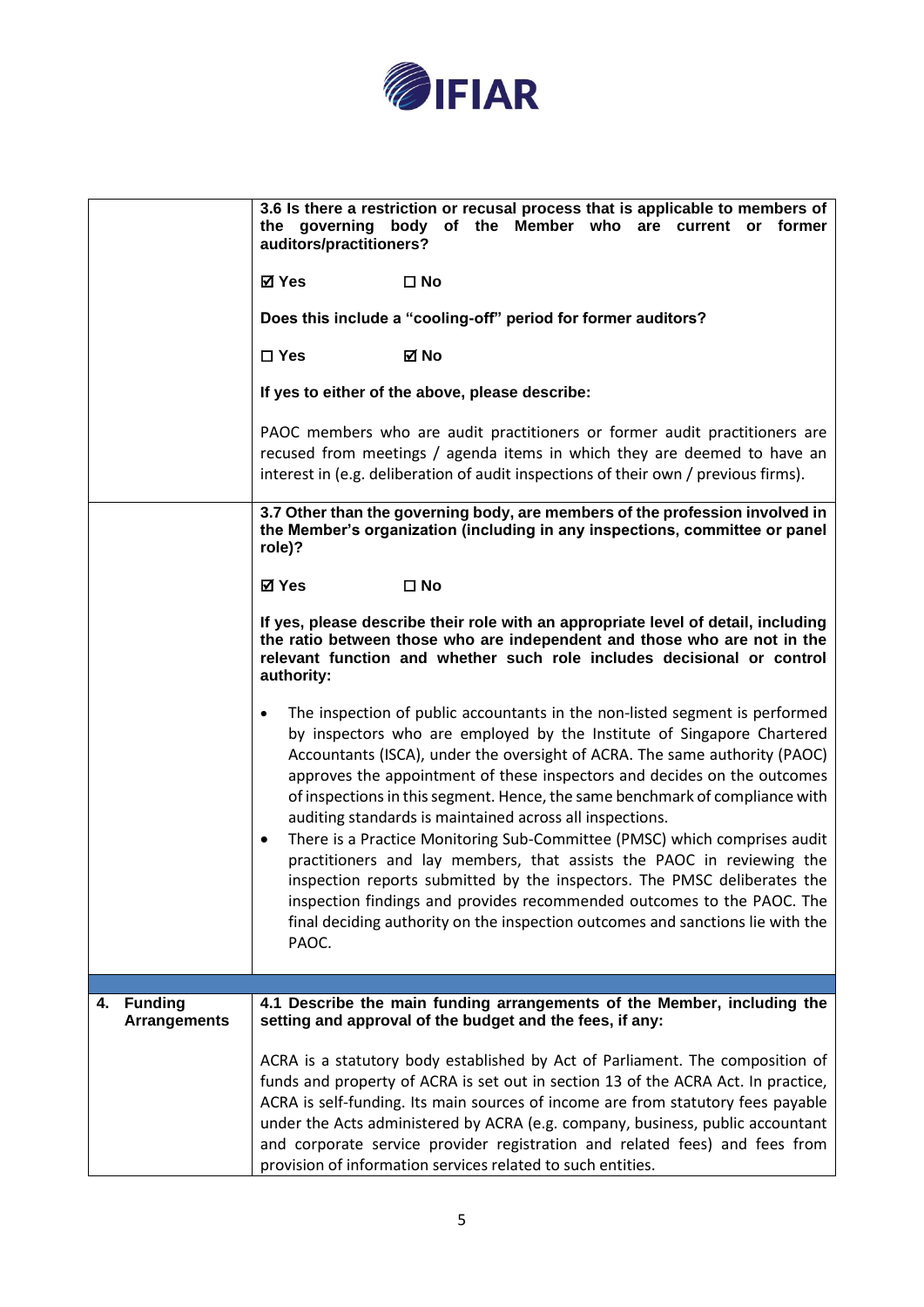

| On the setting and approval of budget, ACRA's finance department will first seek<br>inputs from the various departments. Following which, the finance department<br>will seek ACRA Board's approval for the overall budget. Once approved, ACRA's<br>parent ministry (the Singapore Ministry of Finance) will be informed of this budget,<br>which will be gazetted as a public announcement. |                                                                                                                                                                                                                                                                                                                                                    |  |  |
|-----------------------------------------------------------------------------------------------------------------------------------------------------------------------------------------------------------------------------------------------------------------------------------------------------------------------------------------------------------------------------------------------|----------------------------------------------------------------------------------------------------------------------------------------------------------------------------------------------------------------------------------------------------------------------------------------------------------------------------------------------------|--|--|
|                                                                                                                                                                                                                                                                                                                                                                                               | 4.2 Is the funding free from undue influence by the profession?                                                                                                                                                                                                                                                                                    |  |  |
|                                                                                                                                                                                                                                                                                                                                                                                               | ⊠ Yes<br>$\square$ No                                                                                                                                                                                                                                                                                                                              |  |  |
|                                                                                                                                                                                                                                                                                                                                                                                               | Please describe with an appropriate level of detail the safeguards in place to<br>prevent undue influence by the profession:                                                                                                                                                                                                                       |  |  |
|                                                                                                                                                                                                                                                                                                                                                                                               | ACRA receives fees from the registration of public accountants and public<br>accounting entities, renewal of public accountants' license and audit inspections.<br>These, however, do not form a significant portion of ACRA's funding. Hence,<br>ACRA's funding is not reliant on and cannot be reasonably influenced by the audit<br>profession. |  |  |
|                                                                                                                                                                                                                                                                                                                                                                                               |                                                                                                                                                                                                                                                                                                                                                    |  |  |
| 5. Inspection<br><b>System</b>                                                                                                                                                                                                                                                                                                                                                                | 5.1 Does the Member have the responsibility for recurring inspections of audit<br>firms undertaking audits of public interest entities (PIEs)?                                                                                                                                                                                                     |  |  |
|                                                                                                                                                                                                                                                                                                                                                                                               | ⊠ Yes<br>$\square$ No                                                                                                                                                                                                                                                                                                                              |  |  |
|                                                                                                                                                                                                                                                                                                                                                                                               | 5.2 Is this responsibility undertaken directly or through oversight of<br>inspection conducted by another organization?                                                                                                                                                                                                                            |  |  |
|                                                                                                                                                                                                                                                                                                                                                                                               | <b>Ø</b> Directly<br>□ Through Oversight                                                                                                                                                                                                                                                                                                           |  |  |
|                                                                                                                                                                                                                                                                                                                                                                                               | If directly, kindly provide a brief description or summary of the<br>$\bullet$<br>responsibility, including the regulatory reporting process after<br>inspections i.e. recommendations issued, follow-up, etc.).                                                                                                                                   |  |  |
|                                                                                                                                                                                                                                                                                                                                                                                               | If through oversight of another organization, please describe with an<br>$\bullet$<br>appropriate level of detail the other organization, its relation to the<br>Member, its role, and the arrangements for oversight:                                                                                                                             |  |  |
|                                                                                                                                                                                                                                                                                                                                                                                               | ACRA inspects public accountants in accounting entities that audit listed<br>companies and other public interest entities (PIEs). It reviews the firm's quality<br>control policies against the Singapore Standard on Quality Control 1 and<br>recommends improvements where appropriate.                                                          |  |  |
|                                                                                                                                                                                                                                                                                                                                                                                               | Public accountants that do not audit PIEs are inspected by practice reviewers<br>employed by ISCA and appointed by the PAOC. More details on ISCA's involvement<br>are in our response to Question 3.7.                                                                                                                                            |  |  |
|                                                                                                                                                                                                                                                                                                                                                                                               | 5.3 Please describe with an appropriate level of detail the requirements and<br>practices regarding the frequency of inspections:                                                                                                                                                                                                                  |  |  |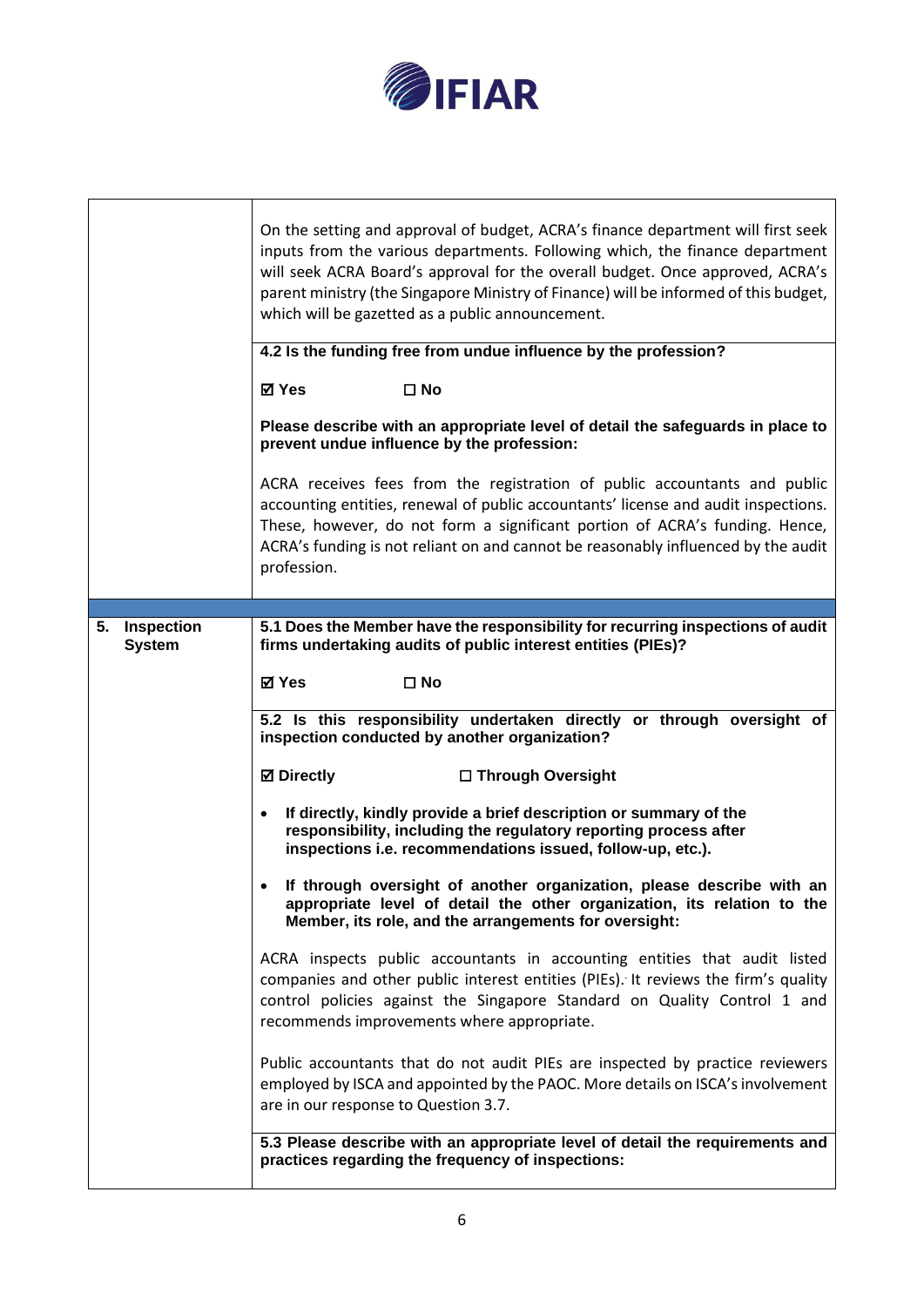

|    |                                                                                                           | Public accounting entities with a client portfolio of more than 10% share of the<br>market capitalisation of listed entities in Singapore will be inspected annually.<br>These are typically the Big-4 audit firms. Other public accounting entities that audit<br>listed entities will typically be inspected once every three years, unless a previous<br>inspection result had not been satisfactory in which case, the following inspection<br>may be brought forward.                                                                                                                                                                                                                                                                                                                                                                                                                                |
|----|-----------------------------------------------------------------------------------------------------------|-----------------------------------------------------------------------------------------------------------------------------------------------------------------------------------------------------------------------------------------------------------------------------------------------------------------------------------------------------------------------------------------------------------------------------------------------------------------------------------------------------------------------------------------------------------------------------------------------------------------------------------------------------------------------------------------------------------------------------------------------------------------------------------------------------------------------------------------------------------------------------------------------------------|
|    |                                                                                                           |                                                                                                                                                                                                                                                                                                                                                                                                                                                                                                                                                                                                                                                                                                                                                                                                                                                                                                           |
| 6. | <b>Audit and</b><br><b>Financial</b><br><b>Market</b>                                                     | 6.1 Provide the number of audit firms subject to inspections. Include an<br>indication of the number of public interest audits (PIEs) and other audits that<br>fall under the Member's oversight or mandate.<br>Number of registered public accounting entities and public accountants (as at 31<br>March 2021)<br>We categorise our inspections into two segments:                                                                                                                                                                                                                                                                                                                                                                                                                                                                                                                                       |
|    |                                                                                                           |                                                                                                                                                                                                                                                                                                                                                                                                                                                                                                                                                                                                                                                                                                                                                                                                                                                                                                           |
|    |                                                                                                           | Firms that audit listed entities: 16 public accounting entities (377 public<br>i)<br>accountants)<br>ii) Firms that audit non-listed entities: 692 public accounting entities (786 public<br>accountants)                                                                                                                                                                                                                                                                                                                                                                                                                                                                                                                                                                                                                                                                                                 |
|    |                                                                                                           | 6.2 What are the sizes and market shares of each of the largest audit firms in<br>the Member's jurisdiction?                                                                                                                                                                                                                                                                                                                                                                                                                                                                                                                                                                                                                                                                                                                                                                                              |
|    |                                                                                                           | The Big-4 audit firms collectively audit approximately 54% of the 697 entities listed<br>on the Singapore Exchange as at 31 December 2020, (representing about 70% of<br>the total market capitalisation), and the remaining listed entities were audited by<br>the medium-sized audit practices.                                                                                                                                                                                                                                                                                                                                                                                                                                                                                                                                                                                                         |
|    |                                                                                                           |                                                                                                                                                                                                                                                                                                                                                                                                                                                                                                                                                                                                                                                                                                                                                                                                                                                                                                           |
| 7. | <b>Main Other</b><br><b>Responsibilities</b><br>of the Member<br>within the area<br>of Audit<br>Oversight | 7.1 Please indicate whether the Member has responsibility for tasks other than<br>Inspections within the area of Audit Oversight:<br><b>Ø Registration/Licensing</b><br>☑ Audit and/or Ethics Standard Setting<br>☑ Permanent Education of Auditors<br><b>☑ Enforcement</b><br>$\square$ Other:<br>Besides administering audit inspections, the PAOC's statutory responsibilities in<br>respect of audit oversight include:<br>Considering all applications for the registration of public accountants;<br>$\bullet$<br>Determining, prescribing and reviewing the requirements to be satisfied by<br>$\bullet$<br>individuals seeking to be registered as public accountants;<br>Approval of accounting corporations, accounting firms, and accounting<br>$\bullet$<br>limited liability partnerships;<br>Administering the continuing professional education programmes for public<br>٠<br>accountants; |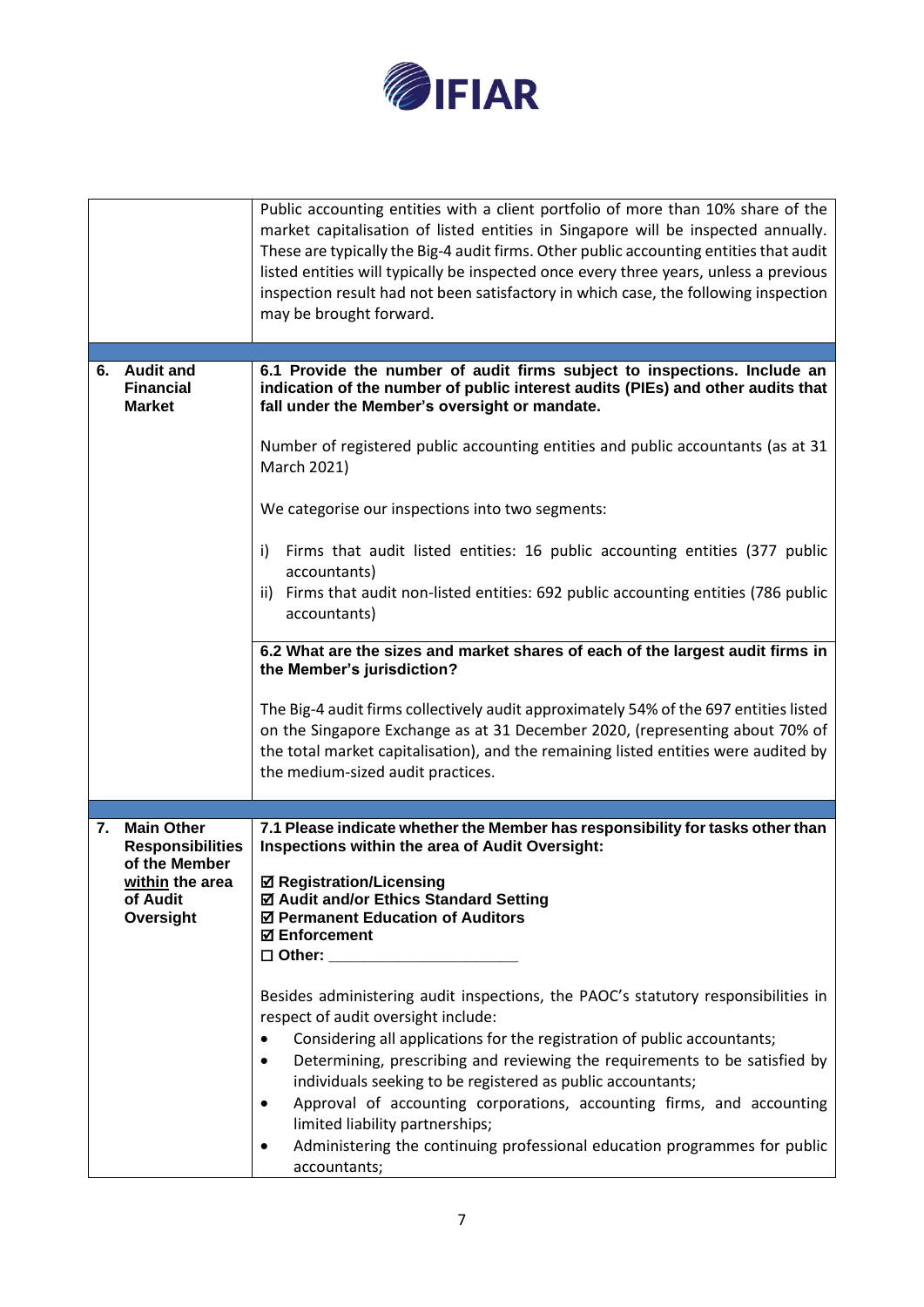

| Determining, prescribing and reviewing the codes of professional conduct and<br>$\bullet$<br>ethics (including the requirements and guidelines on AML/CFT) for public<br>accountants and the standards, methods and procedures to be applied by<br>public accountants when providing public accountancy services;<br>Inquiring into any complaint, or information relating to any professional<br>$\bullet$<br>misconduct, against any public accountant, accounting corporation,<br>accounting firm or accounting limited liability partnership, and, if necessary,<br>institute disciplinary proceedings in accordance with the Accountants Act; and<br>Advising ACRA on any matter which relates to the profession of public<br>$\bullet$<br>accountancy. |
|--------------------------------------------------------------------------------------------------------------------------------------------------------------------------------------------------------------------------------------------------------------------------------------------------------------------------------------------------------------------------------------------------------------------------------------------------------------------------------------------------------------------------------------------------------------------------------------------------------------------------------------------------------------------------------------------------------------------------------------------------------------|
| 7.2 If the Member has the responsibility for Registration/Licensing, please<br>indicate whether this responsibility is undertaken directly or through<br>oversight of Registration/Licensing conducted by another organization?                                                                                                                                                                                                                                                                                                                                                                                                                                                                                                                              |
| <b>Ø</b> Directly<br>□ Through Oversight                                                                                                                                                                                                                                                                                                                                                                                                                                                                                                                                                                                                                                                                                                                     |
| If directly, please describe the responsibility with an appropriate level of<br>$\bullet$<br>detail.                                                                                                                                                                                                                                                                                                                                                                                                                                                                                                                                                                                                                                                         |
| If through oversight, please indicate the name of the other organization<br>$\bullet$<br>and its composition (i.e. whether practitioners from the audit profession<br>are involved in decision-making). Also give a description of the powers of<br>the other organization and procedure applied, as well as the role of the<br>Member in these procedures.                                                                                                                                                                                                                                                                                                                                                                                                  |
| All public accountants and public accounting entities seeking to provide public<br>accountancy services are required to register with ACRA.                                                                                                                                                                                                                                                                                                                                                                                                                                                                                                                                                                                                                  |
| To register as a public accountant, an applicant has to satisfy prescribed<br>requirements relating to qualifications, practical experience, continuing<br>professional education and membership of ISCA.                                                                                                                                                                                                                                                                                                                                                                                                                                                                                                                                                    |
| The general requirements for the setting up public accounting entities in Singapore<br>include:                                                                                                                                                                                                                                                                                                                                                                                                                                                                                                                                                                                                                                                              |
| a) One of the primary objects of the entity must be to provide public accountancy<br>services.                                                                                                                                                                                                                                                                                                                                                                                                                                                                                                                                                                                                                                                               |
| b) The business of the partnership/corporation insofar as it relates to the supply<br>of public accountancy in Singapore must be under the control and<br>management of one or more partners/directors who are ordinarily resident in<br>Singapore.                                                                                                                                                                                                                                                                                                                                                                                                                                                                                                          |
| c) At least two-thirds of the partners/directors must be public accountants (if the<br>partnership/corporation has two partners/directors, then one of those<br>partners/directors must be a public accountant).                                                                                                                                                                                                                                                                                                                                                                                                                                                                                                                                             |
| ACRA PAOC approves the applications for registration of public accountants and<br>public accounting entities. The structure and composition of ACRA's PAOC is as<br>provided in Section 3 above.                                                                                                                                                                                                                                                                                                                                                                                                                                                                                                                                                             |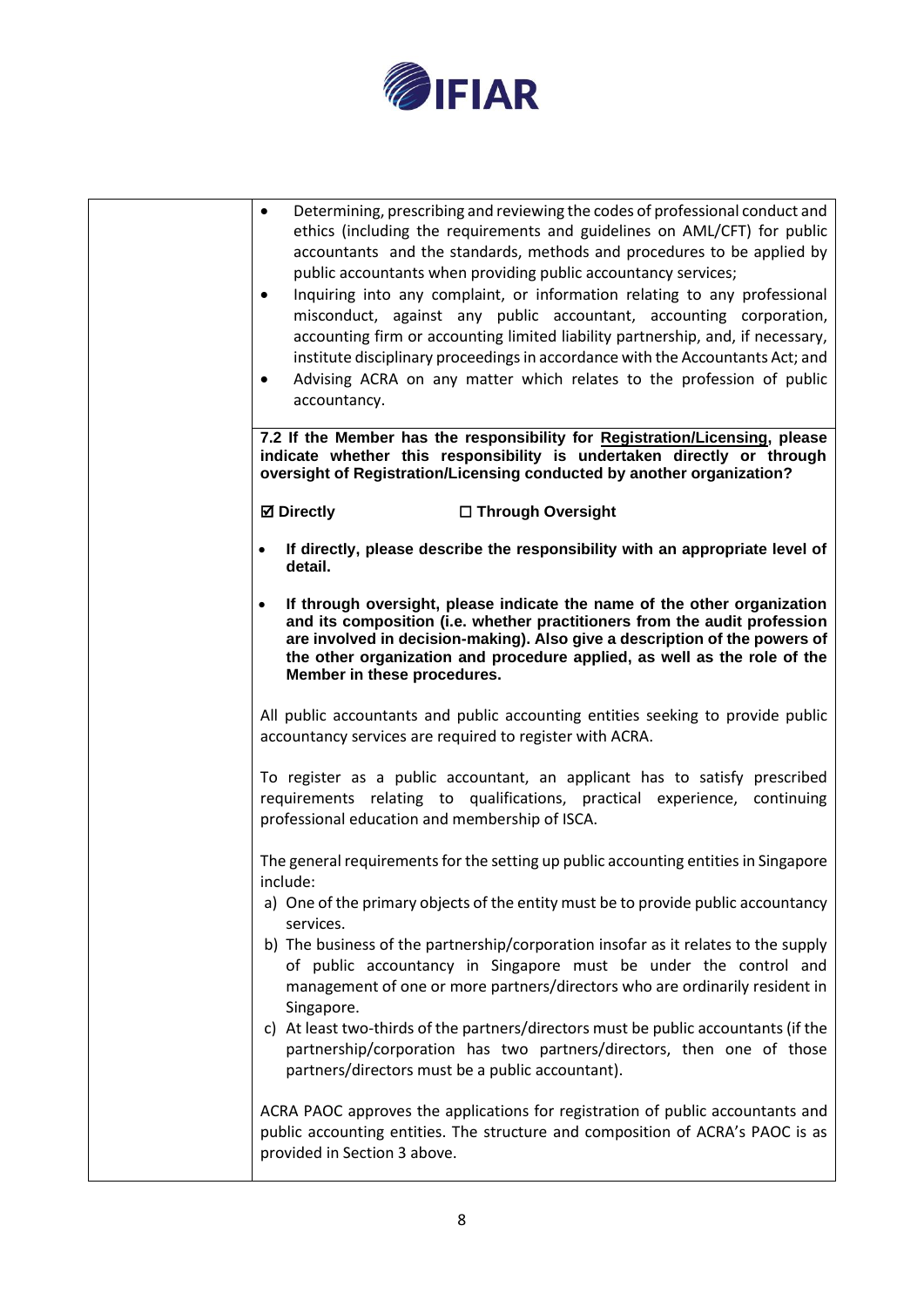

| 7.3 If the Member has the responsibility for Audit and/or Ethics Standard<br>Setting, please indicate whether this responsibility is undertaken directly or<br>through oversight of Audit and/or Ethics Standard Setting conducted by<br>another organization?                                                                                                                                                                                                                                                                                                                                                                                                 |
|----------------------------------------------------------------------------------------------------------------------------------------------------------------------------------------------------------------------------------------------------------------------------------------------------------------------------------------------------------------------------------------------------------------------------------------------------------------------------------------------------------------------------------------------------------------------------------------------------------------------------------------------------------------|
| <b>☑ Directly (Ethics)</b><br>☑ Through Oversight (Audit)                                                                                                                                                                                                                                                                                                                                                                                                                                                                                                                                                                                                      |
| If directly, please describe the responsibility with an appropriate level of<br>$\bullet$<br>detail.                                                                                                                                                                                                                                                                                                                                                                                                                                                                                                                                                           |
| If through oversight, please indicate the name of the other organization<br>$\bullet$<br>and its composition (i.e. whether practitioners from the audit profession<br>are involved in decision-making). Also give a description of the powers of<br>the other organization and procedures applied, as well as the role of the<br>Member in these procedures.                                                                                                                                                                                                                                                                                                   |
| Singapore's auditing and assurance standards are issued by ISCA, Singapore's<br>national accountancy professional body. Prior to standards issuance by ISCA, all<br>auditing and assurance standards are submitted to ACRA PAOC for approval. For<br>the purpose of administering ACRA's audit inspection programme, ACRA adopts<br>the Singapore Standards on Auditing (SSAs) issued by ISCA as the standards upon<br>which the public accountant's audit work will be assessed. The SSAs are<br>substantially the same as International Standards on Auditing, with modifications<br>made in some cases (e.g. to conform to local legislative requirements). |
| ACRA is also responsible for setting the Code of Professional Conduct and Ethics<br>for Public Accountants and Accounting Entities (the 'Code of Ethics'). A sub-<br>committee appointed by the PAOC called the Ethics sub-committee assists the<br>PAOC in reviewing the Code of Ethics for the PAOC's approval. ACRA's Code of<br>Ethics is largely based on the International Ethics Standards Board for Accountants<br>(IESBA)'s Code of Ethics with some modifications and additional provisions for<br>Singapore public accountants (SG provisions).                                                                                                     |
| 7.4 If the Member has the responsibility for Permanent Education of Auditors,<br>please indicate whether this responsibility is undertaken directly or through<br>oversight of Permanent Education of Auditors conducted by another<br>organization?                                                                                                                                                                                                                                                                                                                                                                                                           |
| <b>Ø</b> Directly<br>□ Through Oversight                                                                                                                                                                                                                                                                                                                                                                                                                                                                                                                                                                                                                       |
| If directly, please describe the responsibility with an appropriate level of<br>$\bullet$<br>detail.                                                                                                                                                                                                                                                                                                                                                                                                                                                                                                                                                           |
| If through oversight, please indicate the name of the other organization<br>$\bullet$<br>and its composition (i.e. whether practitioners from the audit profession<br>are involved in decision-making). Also give a description of the powers of<br>the other organization and procedures applied, as well as the role of the<br>Member in these procedures.                                                                                                                                                                                                                                                                                                   |
| All public accountants must undertake continuing professional education (CPE) in<br>accordance with the CPE syllabus approved by the PAOC for purposes of                                                                                                                                                                                                                                                                                                                                                                                                                                                                                                      |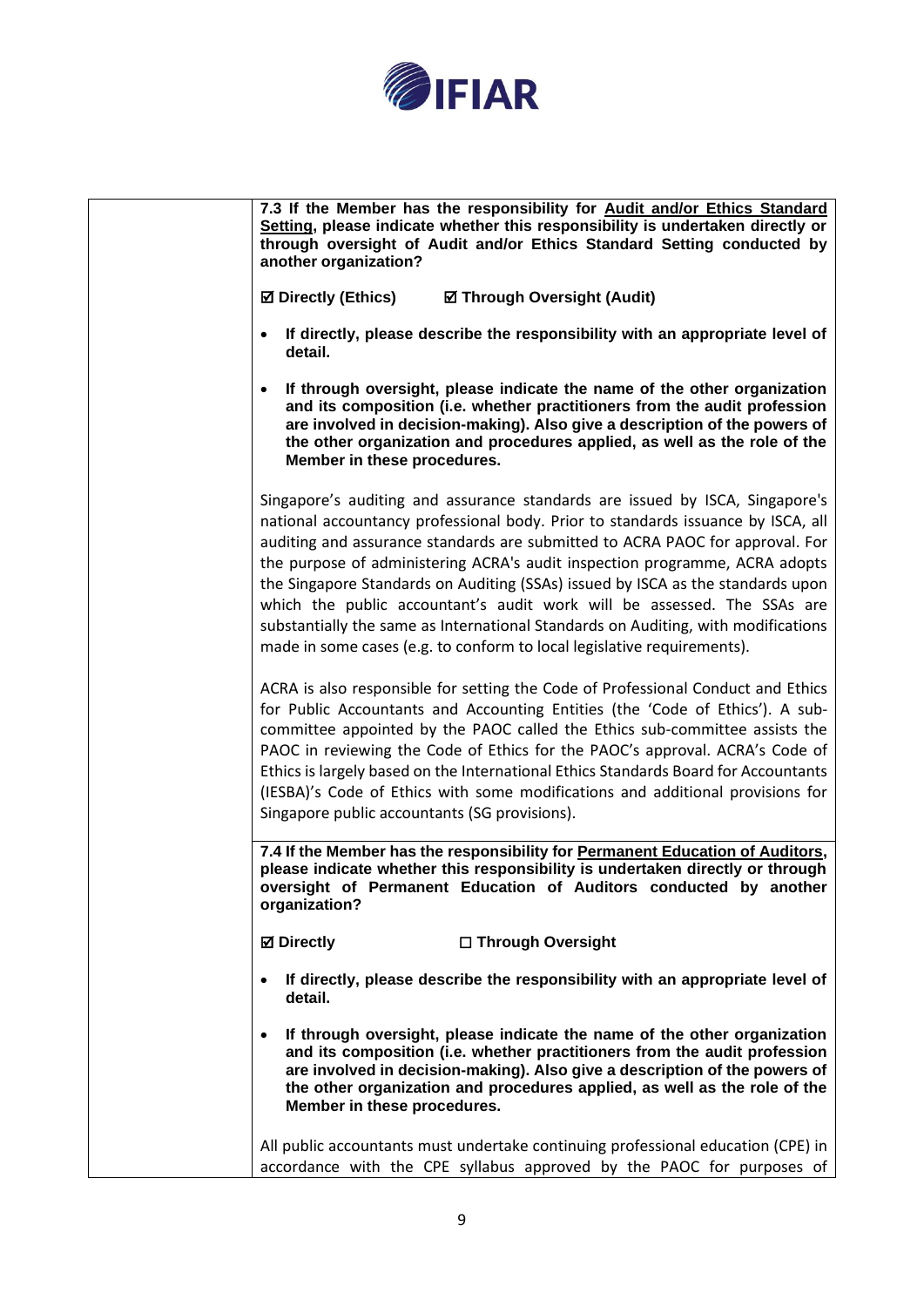

|                                                                                         | registration as a public accountant and annual renewal of certificates of<br>registration. These CPE requirements are set out in the Third Schedule (on<br>renewal) and paragraph 4 of the Second Schedule (on registration) to the<br>Accountants (Public Accountants) Rules, a subsidiary legislation of the Accountants<br>Act. The CPE syllabus approved by the PAOC are set out in Practice Direction No. 2<br>of 2010: Revised CPE Syllabus for Registration as a Public Accountant and Renewal<br>of Certificate of Registration. This will be replaced by the revised CPE syllabus and<br>requirements set out in Practice Direction No. 1 of 2021 which will apply to<br>applications for registration submitted on or after 1 January 2023 and the renewal |
|-----------------------------------------------------------------------------------------|----------------------------------------------------------------------------------------------------------------------------------------------------------------------------------------------------------------------------------------------------------------------------------------------------------------------------------------------------------------------------------------------------------------------------------------------------------------------------------------------------------------------------------------------------------------------------------------------------------------------------------------------------------------------------------------------------------------------------------------------------------------------|
|                                                                                         | of certificate of registration for 2023.                                                                                                                                                                                                                                                                                                                                                                                                                                                                                                                                                                                                                                                                                                                             |
|                                                                                         | 7.5 If the Member has the responsibility for <b>Enforcement</b> , please indicate<br>whether this responsibility is undertaken directly or through referral to other<br>organization(s)?                                                                                                                                                                                                                                                                                                                                                                                                                                                                                                                                                                             |
|                                                                                         | <b>Ø</b> Directly<br>□ Through Referral                                                                                                                                                                                                                                                                                                                                                                                                                                                                                                                                                                                                                                                                                                                              |
|                                                                                         | If directly, kindly provide a brief description or summary of the<br>$\bullet$<br>enforcement responsibility, the procedure and process involved,<br>including the regulatory reporting process that led to disciplinary action.                                                                                                                                                                                                                                                                                                                                                                                                                                                                                                                                     |
|                                                                                         | If through referral, please indicate the name of the other organization and<br>$\bullet$<br>its composition (i.e. whether practitioners from the audit profession are<br>involved in decision-making). Also give a description of the enforcement<br>powers of the other organization and procedures applied, as well as the<br>role of the Member in these procedures.                                                                                                                                                                                                                                                                                                                                                                                              |
|                                                                                         | Under ACRA's audit inspection programme, ACRA inspects audits performed by<br>individual public accountants to check if they have complied with the auditing<br>standards. The PAOC may impose orders and sanctions against individual public<br>accountants for failure to comply with the auditing standards.                                                                                                                                                                                                                                                                                                                                                                                                                                                      |
|                                                                                         | Aside from audit inspections, ACRA has a complaints and disciplinary process to<br>deal with complaints about the conduct of public accountants and accounting<br>entities. Where a case has been made following ACRA's review of the complaint,<br>the PAOC directs the case to the Complaints Committee and/or Disciplinary<br>Committee for an inquiry. Based on outcome of the enquiry and recommendations<br>by the Complaints Committee or Disciplinary Committee, the PAOC may impose<br>orders against the individual auditor and/or the accounting entity.                                                                                                                                                                                                  |
|                                                                                         | 7.6 If the Member has the responsibility for other tasks within the area of Audit<br>Oversight, please describe with an appropriate level of detail:                                                                                                                                                                                                                                                                                                                                                                                                                                                                                                                                                                                                                 |
|                                                                                         | -nil-                                                                                                                                                                                                                                                                                                                                                                                                                                                                                                                                                                                                                                                                                                                                                                |
| <b>Main Other</b><br>8.<br><b>Responsibilities</b><br>of the Member<br>outside the area | 8.1 Please describe with an appropriate level of detail whether the Member<br>has responsibility for tasks outside the area of audit oversight such as<br><b>Supervision of Financial Reporting or Securities Regulation:</b>                                                                                                                                                                                                                                                                                                                                                                                                                                                                                                                                        |
| of Audit<br>Oversight                                                                   | Besides audit regulation, ACRA is the national regulator of businesses, companies<br>and corporate service providers in Singapore. Generally, ACRA's functions are set                                                                                                                                                                                                                                                                                                                                                                                                                                                                                                                                                                                               |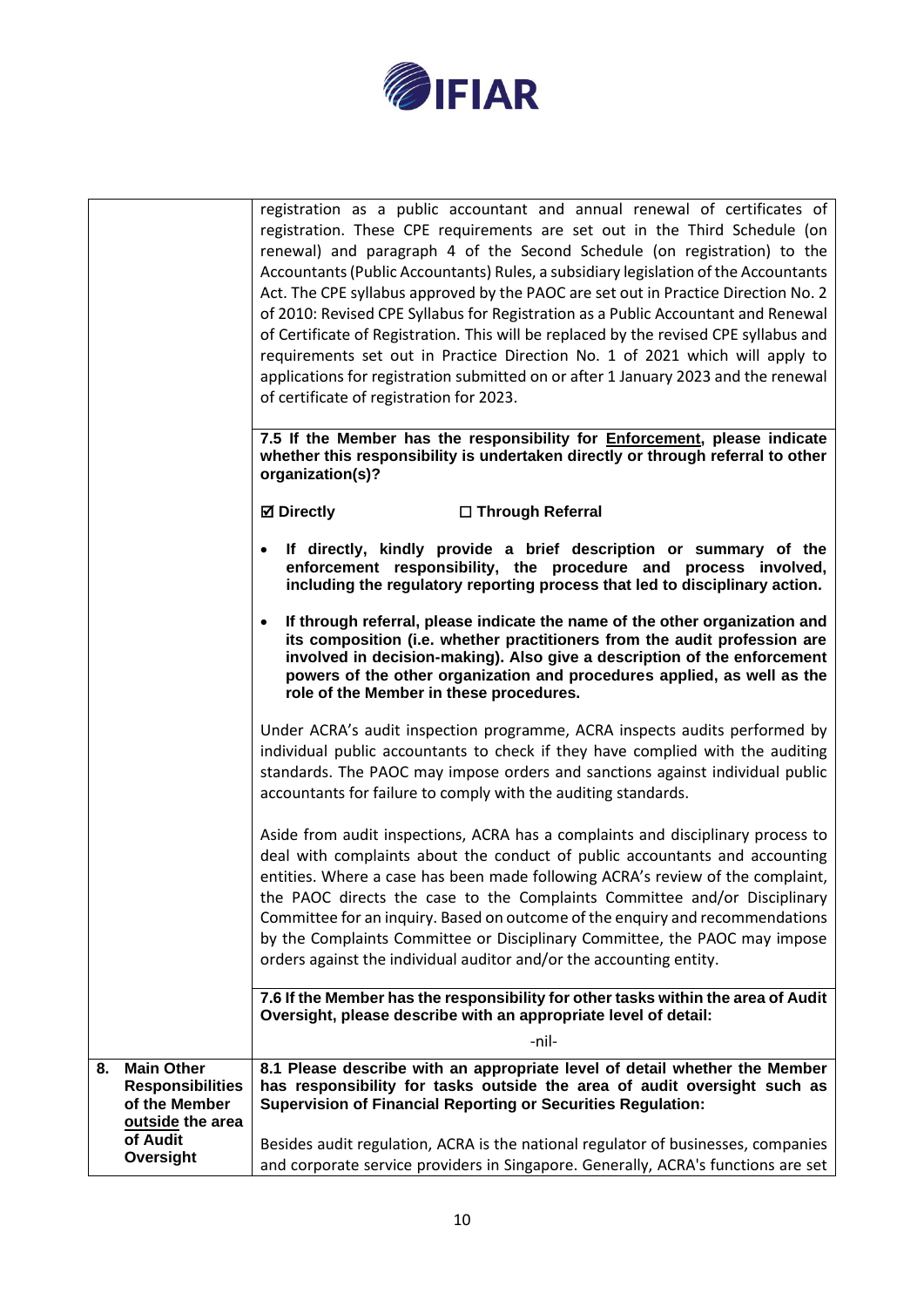

|                           | out in section 6 of the ACRA Act. These include the administering the following Acts<br>(aside from the Accountants Act):<br><b>Business Names Registration Act;</b><br>٠<br>Companies Act;<br>٠<br>Limited Liability Partnerships Act;<br>$\bullet$<br>Limited Partnerships Act; and<br>٠<br>Variable Capital Companies Act<br>$\bullet$<br>In relation to financial reporting, ACRA enforces director's compliance to lay at<br>annual general meetings financial statements that comply with the prescribed<br>accounting standards in Singapore. To fulfil this role, ACRA administers the<br>Financial Reporting Surveillance Programme under which ACRA reviews selected<br>financial statements of mainly listed companies for compliance with the prescribed<br>accounting standards in Singapore.                                                                                                                                                                                                                                                                             |
|---------------------------|----------------------------------------------------------------------------------------------------------------------------------------------------------------------------------------------------------------------------------------------------------------------------------------------------------------------------------------------------------------------------------------------------------------------------------------------------------------------------------------------------------------------------------------------------------------------------------------------------------------------------------------------------------------------------------------------------------------------------------------------------------------------------------------------------------------------------------------------------------------------------------------------------------------------------------------------------------------------------------------------------------------------------------------------------------------------------------------|
| <b>Major Events</b><br>9. | 9.1 Describe any recent major events and activities:                                                                                                                                                                                                                                                                                                                                                                                                                                                                                                                                                                                                                                                                                                                                                                                                                                                                                                                                                                                                                                   |
| and Activities            | <b>Public consultation of Accountants (Amendment) Bill</b><br>$\circ$<br>ACRA launched a 1-month public consultation in Oct/Nov 2021 to seek<br>feedback on the proposed amendments to the Accountants Act. The<br>proposed amendments seek to promote audit quality, in order to enhance<br>Singapore's standing as a trusted business location through better<br>assurance of information available to investors and the public. To achieve<br>these, the draft Accountants (Amendment) Bill 2021 includes key<br>amendments to enhance the audit regulatory regime and introduce<br>measures for better compliance with professional requirements and<br>standards by both public accountants and accounting entities. These<br>amendments also align Singapore's regulatory practices with those in<br>jurisdictions that have established independent audit regulation.<br>refer<br>https://www.acra.gov.sg/legislation/legislative-<br>Please<br>to<br>reform/listing-of-consultation-papers/proposed-amendments-to-the-<br>accountants-act for a summary of the key amendments. |
|                           | Merger of ACRA, SAC and ASC Secretariat<br>$\circ$<br>In Jul 2021, the Ministry of Finance (MOF) announced that it will merge the<br>accountancy-related units in ACRA, the Singapore Accountancy<br>Commission (SAC), and the Accounting Standards Council (ASC) secretariat<br>into a strengthened accountancy function under one entity ("Merged<br>Entity").<br>The Merged Entity will retain the name Accounting and Corporate<br>٠<br>Regulatory Authority (ACRA), which encompasses the enlarged functions<br>of the Merged Entity, and is well-recognised by accountancy and business<br>stakeholders.<br>The merger is expected to be formed and commence operations in the 2 <sup>nd</sup><br>٠<br>half of 2022.                                                                                                                                                                                                                                                                                                                                                             |